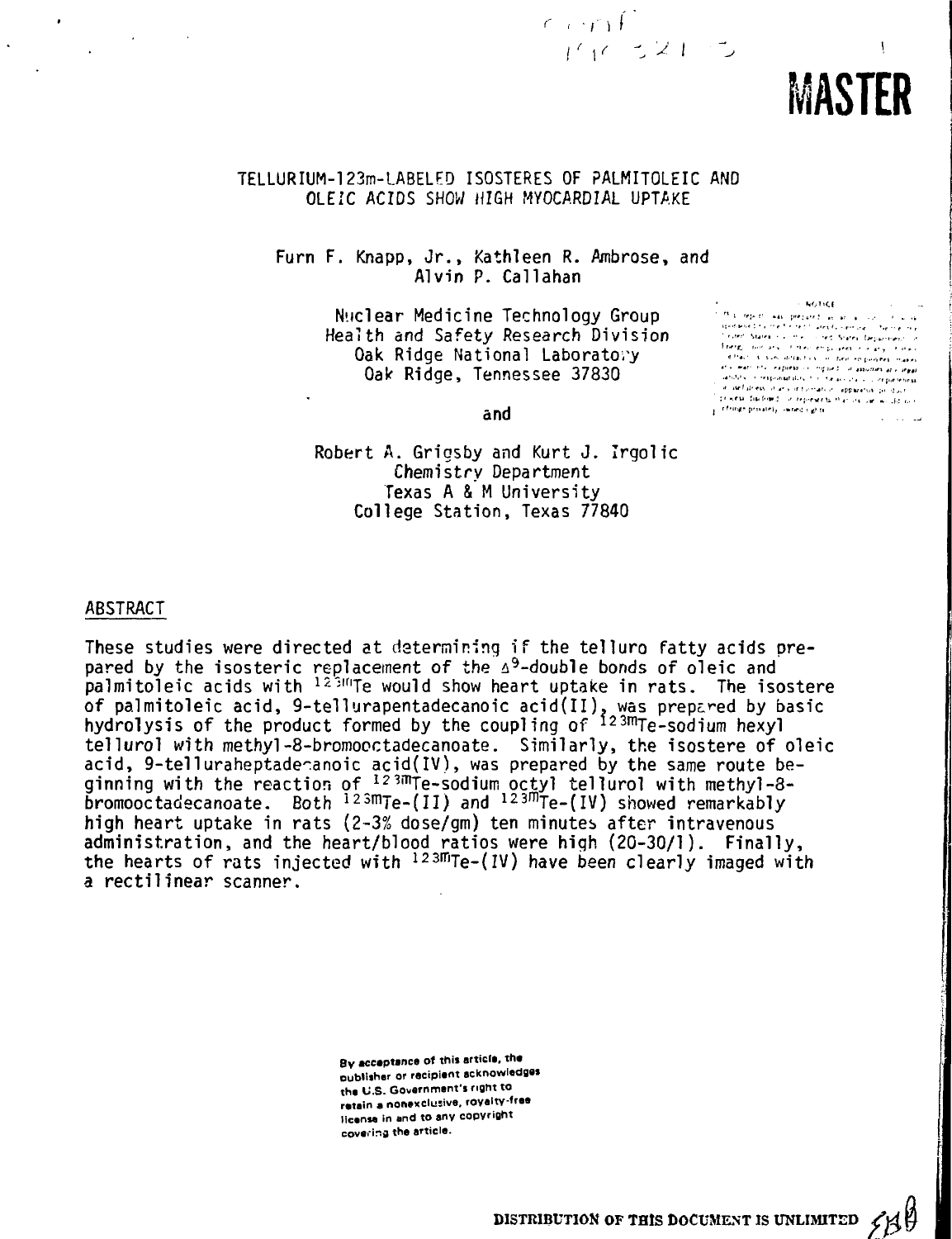#### **INTRODUCTION**

Since it is well established that the biological properties of many organic compounds are retained when selected double bonds are isosterically substituted with  $S$ , Se or Te  $(1, 2)$ , we wished to determine if this isosteric behavior was also exhibited by aliphatic tellurium isosteres of olefinic compounds. Longchain unsaturated fatty acids were obvious choices for these investigations since oleic acid (9-octadecenoic acid) is one of the major serum fatty acids and long-chain fatty acids are utilized for energy production by the normal myocardium (3). The preparation and testing of the <sup>123m</sup>Te-labeled isosteres of unsaturated fatty acids were therefore prime candidates for determining the potential usefulness of the concept of isosteric replacement of olefinic linkages with a chalcogen radionuclide for the development of new and potentially useful radiopharmaceuticals.

In the present investigation we have prepared 123mTe-labeled 9-tellurapenta-ecanoic acid  $\texttt{[CH_3(CH_2)_5-^{12.3m}Ie-(CH_2)_7-COOH]}$  and 9-telluraheptadecanoic acid [CH<sub>3</sub>(CH<sub>2</sub>) $_{7}$ -<sup>123m</sup>Te-(CH<sub>2</sub>) $_{7}$ -COOH] as isosteres of palmitoleic acid and oleic acid, respectively. Tissue distribution experiments in rats have demonstrated the pronounced heart uptake of radioactivity following intravenous administration of the <sup>123m</sup>Te-labeled fatty acids. In addition, rat hearts have been clearly imaged following injection of <sup>123m</sup>Te-labeled 9-telluraheptadecanoic acid.

#### PREPARATION OF TELLURO FATTY ACIDS

The general method that has been developed for the synthesis of telluro fatty acids involves the following transformations:

 $\mathsf{NH}_3$  MeOH Te + Na  $\longrightarrow$  Na<sub>2</sub>Te<sub>2</sub> + RX  $\longrightarrow$  R<sub>2</sub>Te<sub>2</sub> + NaBH<sub>4</sub>  $\longrightarrow$  Na-Te-R + Step 1 Step 3 Step 3 Step 3 Step 3 Step 3 Step 3 Step 3 Step 3 Step 3 Step 3 Step 3 Step 3 Step 3 Step 3 Step 3 Step 3 Step 3 Step 3 Step 3 Step 3 Step 3 Step 3 Step 3 Step 3 Step 3 Step 3 Step 3 Step 3 Step 3 Step 3 Step

MeOH  $E$  EtOH-H<sub>2</sub>O Br-R'-COOMe <del>----------></del> R-Te-R'COOMe + NaOH <del>-------------></del> R-Te-R'-COOH**.** Step 4 . Step 5

For the preparation of 9-tellurapentadecanoic acid (II), iodohexane was used in Step 2 with subsequent conversion to sodium hexyl tellurol which was coupled with the methyl-8-bromooctanoate in Step 4 followed by basic hydrolysis to give (II). The 8-bromooctanoic acid was obtained commercially and converted to the methyl ester by treatment with diazomethane. Sodium octyl tellurol was prepared in the same manner and coupled with methyl-8-bromooctanoate to give methyl-9-telluraheptadecanoate(III) which was treated with base to yield 9-telluraheptadecanoic acid (IV). Compounds (I), (II), (III), and (IV) were fully characterized by thin-layer chromatographic, ultraviolet, infrared, mass-spectral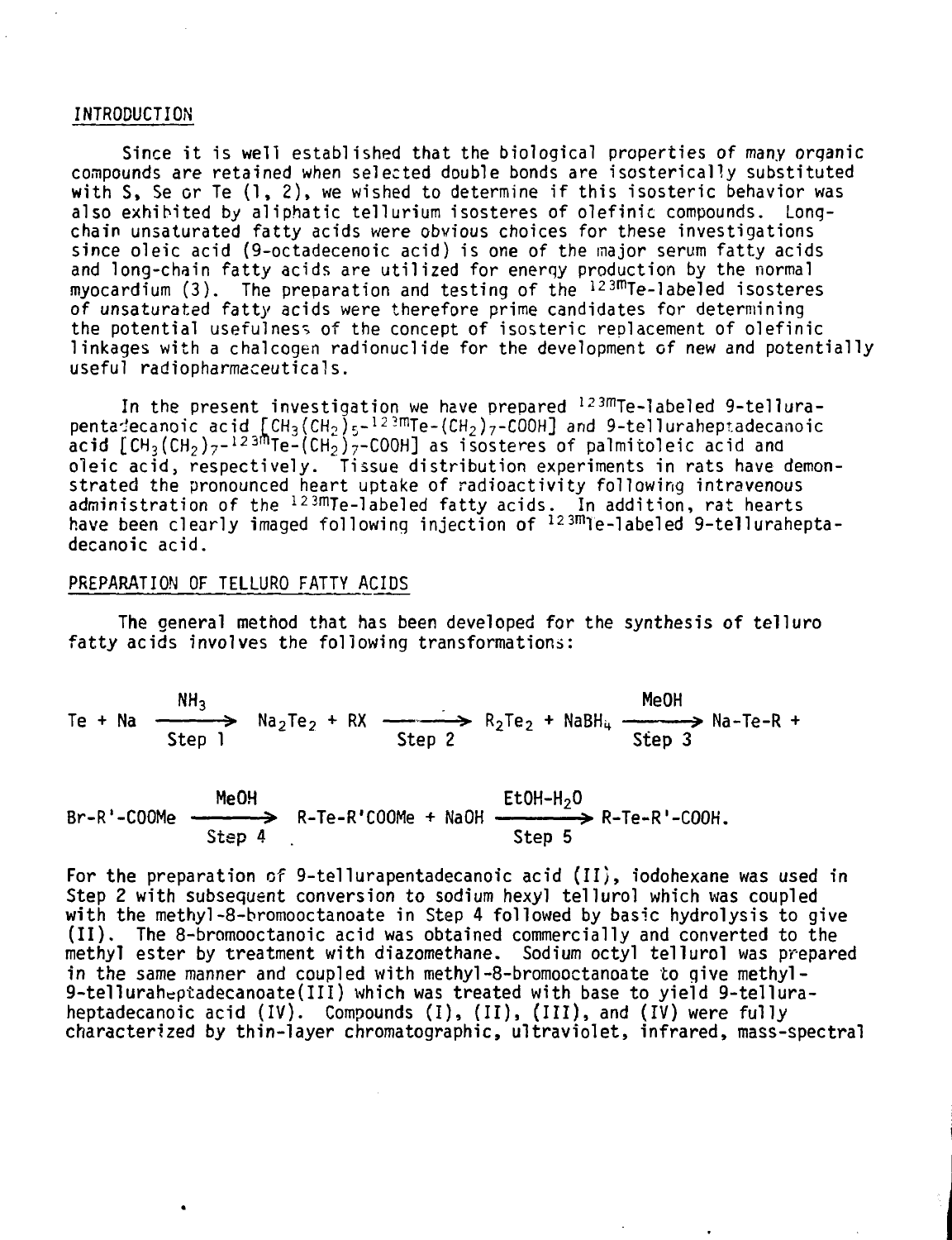and nuclear maqnetic resonance spectral methods and these data are consistent with the proposed structures (Table 1).

# PREPARATION OF TELLURIUM-123m-LABELED FATTY ACIDS

Telluriurn-123m-labeled dioctyl ditelluride was prepared by iodooctane alkylation of  $^{12\,3\rm m}$ Te-sodium ditelluride (31.3 mCi) by the general procedure described earlier (4). For convenience, these reactions were performed on the 1 rnmole scale. Following sodium borohydride reduction (Step 3) of the orange-colored ditelluride solution (19.62 mCi) in benzene-methanol, the resulting colorless solution of <sup>123m</sup>Te-sodium octyl tellurol was reacted in Step 4 with methyl-8-bromooctanoate (59 mg, 250  $\mu$ moles) by refluxing for 30 minutes. The tellurols in Step 4 were used in excess to insure complete consumption of the haloacid methyl ester. The reaction mixture was cooled, poured into water and the benzene layer washed several times with water, dried over anhydrous Na<sub>2</sub>SO<sub>u</sub> and the solvent evaporated in vacuo to give a yellow oil which was dissolved in petroleum ether and applied to a 60-200 mesh silicic acid (acidic) column  $(2 \times 20 \text{ cm})$ . The column was eluted with petroleum ether  $(25 \text{ m})$  fractions) which removed a radioactive peak that contained  $^{123 \text{m}}$ Tedioctyl ditelluride and 123mTe-octyl ditelluride. Further elution with 2% ether in petroleum ether removed a radioactive component with the same mobility as authentic methyl-9-telluraheptadecanoate (Fiaure 1). The peak fractions were combined to give  $125^{\text{m}}$ Te-methyl-9-telluraheptadecanoate, 5.41 mCi (26%) from rrethyl-8-bromooctanoate). Only one radioactive component was detected upon thin-layer radiochromatographic analyses on silica gel G (solvent, benzene). This material had the same mobility as authentic methyl-9-telluraheptadecanoate (R<sub>f</sub> 0.6). The purified material had a specific acticity of  $\sim$  31 mCi/ mmole. For long-term storage the sample was transferred to break-seal tubes, the solvent evaporated under argon and the tubes sealed. Samples were stored in the dark at 8°C.

The 123mTe-labeled 9-telluraheptadecanoic acid (IV) was prepared by basic hydrolysis of the methyl ester (III) in refluxing aqueous ethanol under argon. Aliquots of (III) were dissolved in 20 ml of absolute ethanol and 0.50 ml of a 1 N NaOH solution was added and the reaction system flushed thoroughly with argon. The mixture was then refluxed in the dark for 30 minutes. Following cooling, the mixture was poured into water the pH adjusted to pH 2-3 by addition of 1 N HC1 and the resulting cloudy solution extracted with ethyl ether. The organic layer was washed well with water, dried over anhydrous sodium sulfate and the solvent evaporated under argon. The methyl ester (III) was relatively stable and could be stored as a neat oil under argon in the dark at 0°C for several weeks with only marginal decomposition. In contrast, the free acid (IV) was relatively unstable and was formed by hydrolysis of (III) immediately prior to the biological experiments.

The <sup>123m</sup>Te-labeled methyl-9-tellurapentadecanoate (I) was prepared exactly in the same manner as described earlier for 123mTe-labeled methyl-9-telluraheptadecanoate (III). The  $^{12\,3\rm{m}}$ Te metal (24.8 mCi) was converted to  $^{12\,3\rm{m}}$ Te-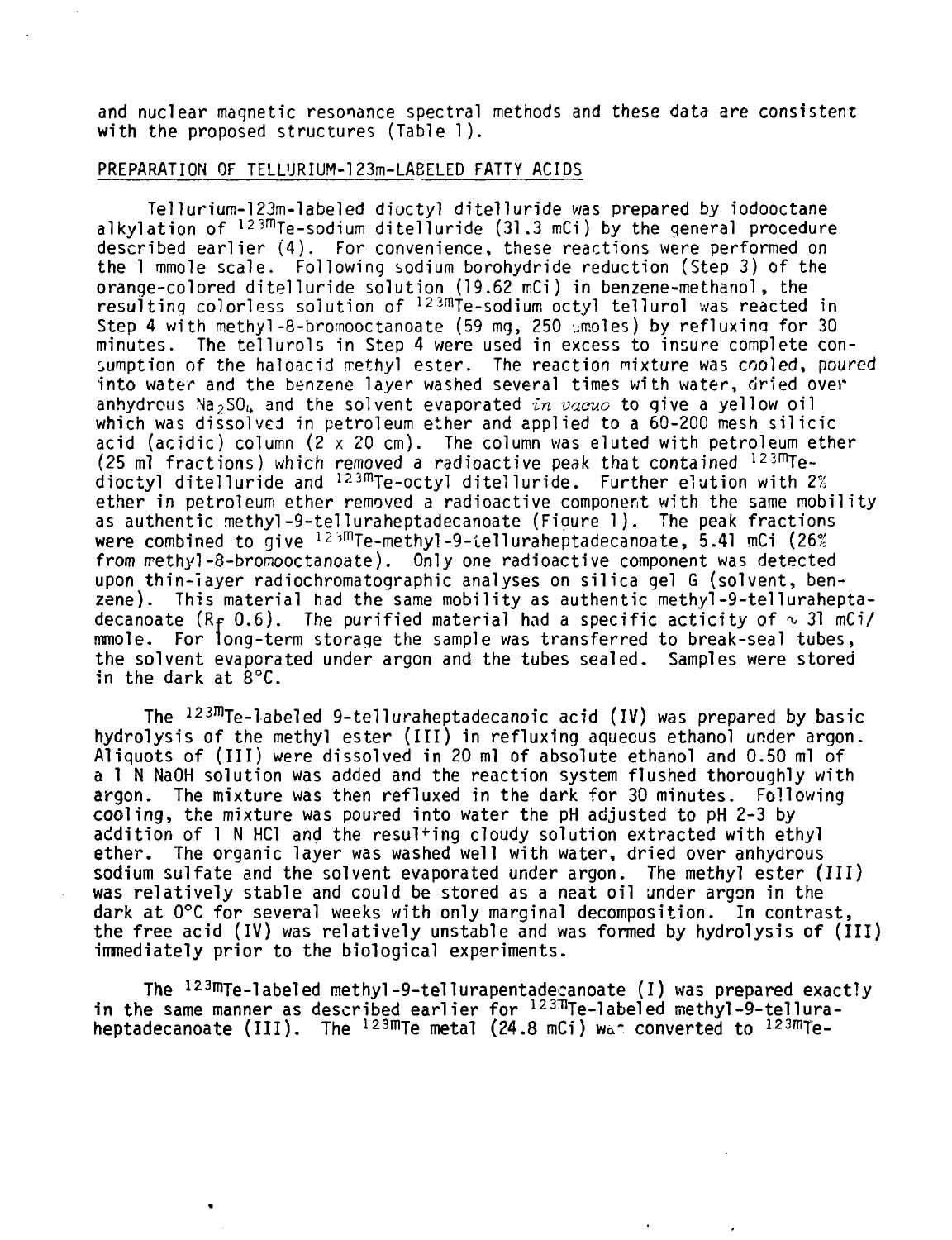sodium ditelluride (Step 1) and alkylated with iodohexane to give, after workup, 123mTe-labeled dihexyl diteiiun'de (11.17 mCi). Following sodium borohydride reduction (Step 3) , coupling with methyl-8-bromooctanoate (Step 4) and column purification, <sup>123m</sup>Te-labeled methyl-9-tellurapentadecanoate (II) was obtained (1.35 mCi). The methyl ester (II) was hydrolyzed with base to yield the 123mTe-1abeled 9-tellurapentadecanoic acid.

## BIOLOGICAL STUDIES

Following basic hydrolysis, the 123mTe-labeled fatty acids were dissolved in a small volume of absolute ethanol and added dropwise to a stirred solution of 6% bovine serum albumin at 40°C. Female Fischer strain rats were injected via a tail vein with 1.0 ml. of the bovine serum albumin solution containing 5-10  $\mu$ Ci of the  $^{12\,3\overline{n}}$ Te-labeled fatty acid. Aiter various time intervals the animals were sacrificed by decapitation after being anesthesized with ether. The various organs were removed, washed with saline, weiohed and the radioactive contents determined by counting the organs directly in a autogamma counter. Three animals were used for each time point. For rectilinear scans, the animals were injected with 30-50  $\mu$ Ci of the radiolabeled fatty acid in 1.0 ml. of the 6% bovine serum albumin. The animals were anesthosized by intraperitoneal injection of pentabarbital for the rectilinear scans which were performed with a small animal scanner equipped with a 64-hole gold collimator. The rats were scanned at a rate of C 25 in/min.

#### RESULTS AND CONCLUSIONS

The preparation of <sup>123m</sup>Te-labeled fatty acids (II) and (IV) is a simple method and the radiolabeled compounds can be synthesized and purified easily in a single day. The use of the w-halogenated fatty acid methyl ester in Step 4 was chosen as the preferred method after initial attempts to couple the free w-halogenated fatty acid with the sodium alkyl tellurols resulted in low and non-reproducible yields of the telluro fatty acids. In addition, the methyl esters of the telluro fatty acids have been found to be relatively stable and can be stored in the dark under argon at 0°C for several weeks with very little decomposition. Unfortunately, the free acids (II) and (IV) are relatively unstable and must be generated by basic hydrolysis of the methyl esters immediately before use. Methods to stablize the free acids have not yet been investigated in detail but will be the subject of future studies.

Following intravenous administration of the 123mTe-labeled acids (II) and (IV) complexed in bovine serum albumin very pronounced heart uptake was detected in rats as evidenced by the data illustrated in Figures 2 and 3. It is interesting to note that the % dose/gm tissue values for maximal heart uptake (3-4%) very closely paralleled similar data reported for <sup>14</sup>C-labeled oleic acid (5). These data suggest that the radioactivity detected in heart tissue may well represent myocardial uptake of the intact <sup>123m</sup>Te-labeled fatty acids. More importantly, these preliminary data may indicate that replacement of the  $\Delta^9$ -double bonds of paimitoleic acid and oleic acid may be a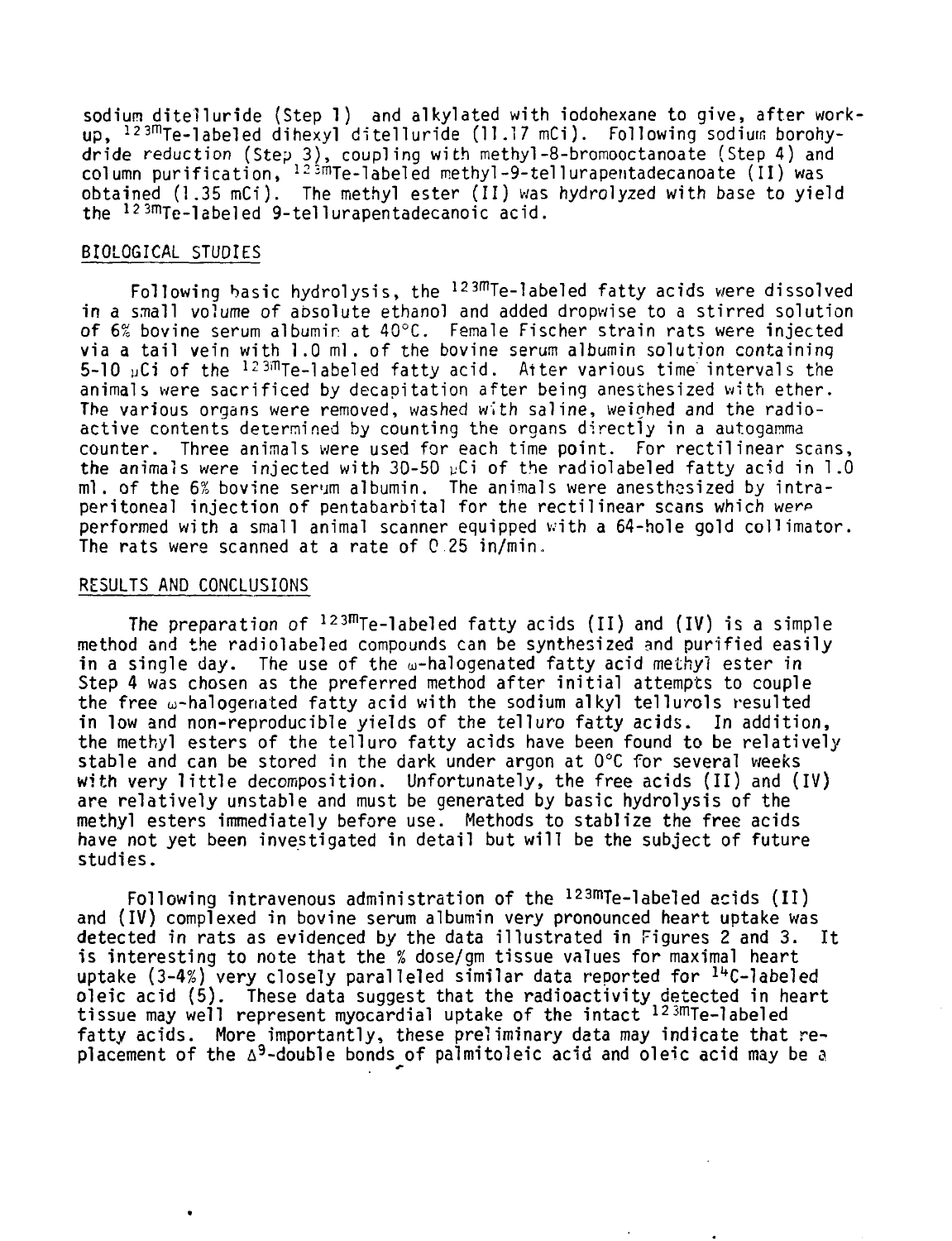**true isosteric conversion. The hearts of rats were clearly imaged with a rectilinear scanner after administration of 123mTe-labeled 9-telluraheptadecanoic acid (Figure 4) . The areas of significant radioactivity accumulation were the liver and heart. Subsequent rectilinear scans of the excised, washed heart showed an identical pattern. These results confirm the tissue distribution data and indicate that the radioactivity was present primarily in the heart muscle and not in the blood pooled within the cardiac chambers.**

**Finally, these studies indicate that the isosteric replacement of selected double bonds with I23f"Te or ?5Se may be an efficient strategy for the design** and development of new radiopharmaceuticals. We feel our results may have **some application for the design of new heart imaging agents. Studies are now in progress to determine the effects of both total chain length and the position of the tellurium heteroatom on the heart uptake of a series of 123mTe-labeled fatty acids.**

## **ACKNOWLEDGEMENTS**

**Research sponsored by the Office of Health and Environmental Research, U. S. Department of Energy under contract W-7405-eng-26 with the Union Carbide Corporation.** The partial support of the investigations at Texas A & M Uni**versity by the Robert A. Welch Foundation of Houston, Texas is gratefully acknowledged. The technical assistance of L. A. Ferren is gratefully acknowledged, and we thank Dr. D. V. Woo for performing the rectilinear scans, Dr. B. M. Benjamin and L. L. Brown for the nuclear magnetic resonance studies, and C. W. Pritchard and Dr. W. D. Rainey, Jr. for the mass spectral measurements. We also thank C. A. Floyd for typing the manuscript.**

# **REFERENCES**

- **(1\_) KQROLKOVAS A, BURC!WALTER JH: Essentials of Medicinal Chemistry, New York, John Wiley & Sons, 1976.**
- **{2) ZANATI G, GAARE G, WOLFF ME: Heterocyclic Steroids 5 Sulfur, selenium,** and tellurium  $5\alpha$ -androstane derivatives and their  $7\alpha$ -methylated congeners. **J Med Chem 17:561-563, 1974.**
- **(3) POE ND, ROBINSON GD, MACDONALD NS: Myocardial extraction of labeled long-chain fatty acid analogs Proa Soc Exp Biol Med 148:215-218, 1975.**
- **(4) KNAPP FF, CALLAHAN, AP: The Synthesis of Tellurium-123m-labeled steroids. J Nual Med 18:610, 1977.**
- **(5\_) BEIERWALTES WH, ICE RD, SHAW MJ, et al: Myocardial Uptake of labeled oleic and linoleic acids. J Nual Med 16:842-845, 1975.**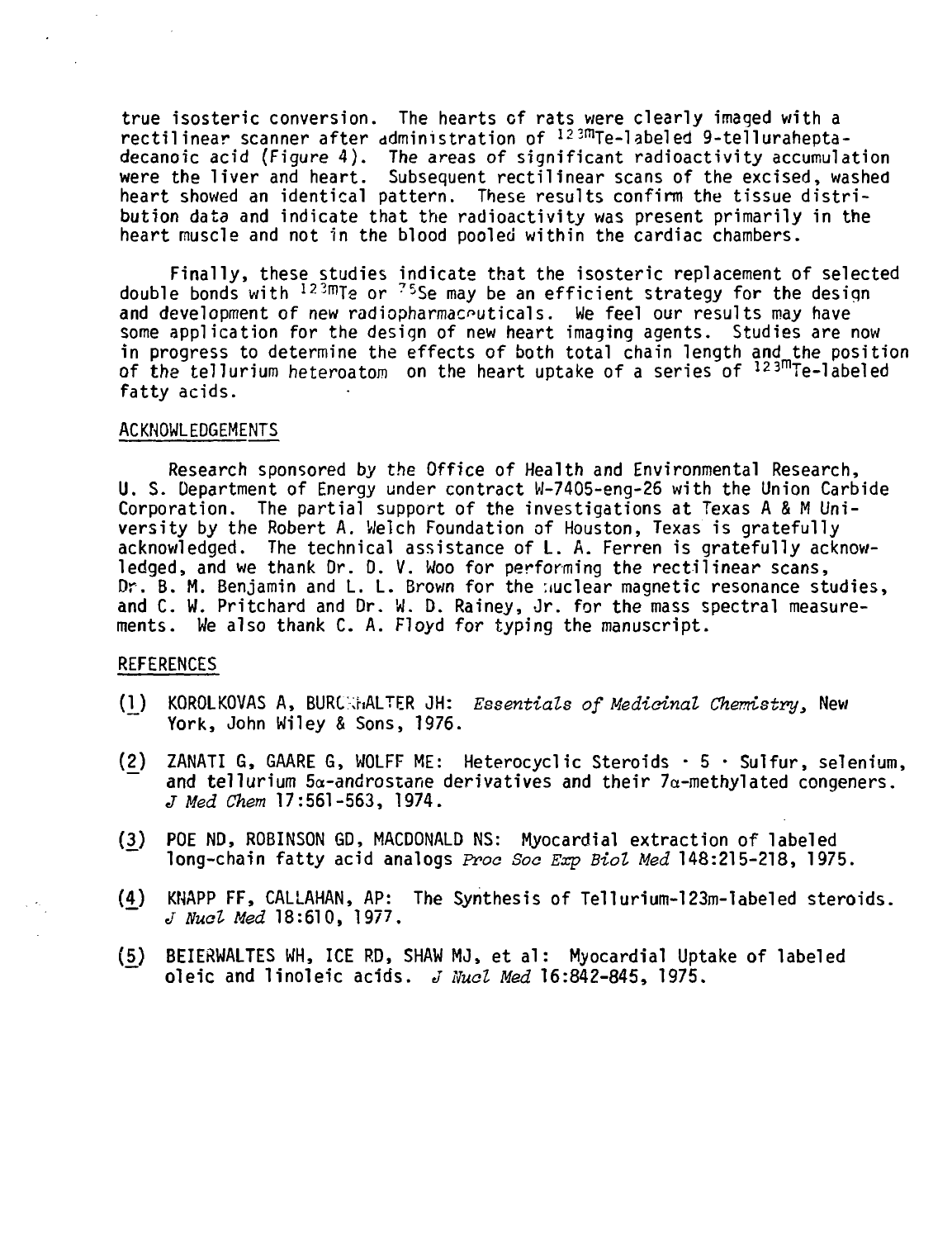**Table 1. Physical Properties of Telluro Fatty Acids and Telluro Fatty Acid Methyl Esters**

**Rt-Te-(CH2)7C00R<sup>2</sup>**

**I. Methyl-9-Tel1urapentadecanoate;**

**II. 9-Tellurapentadecanoic Acid;**

**III. Methyl-9-Tel1uraheptadecanoate;**

**IV. 9-Telluraheptadecanoic Acid;**

 $R_1 = n - C_6H_{13}$ ,  $R_2 = CH_3$ **Rl = n - C<sup>6</sup> <sup>H</sup>1 3 , R2 = H**  $R_1 = n - C_8 H_{17}$ ,  $R_2 = C_8 H_3$ **R! = n - C<sup>8</sup> <sup>H</sup><sup>1</sup> <sup>7</sup> R2 = H**

| Compound     | TLC, R <sub>f</sub> | Ultraviolet                        | Infrared                                                                                    | Mass Spectrum                                                                           | Nuclear Magnetic Resonance Spectrum                                                                                                        |
|--------------|---------------------|------------------------------------|---------------------------------------------------------------------------------------------|-----------------------------------------------------------------------------------------|--------------------------------------------------------------------------------------------------------------------------------------------|
| I            | $0.53*$             | $\lambda$ <sub>max</sub><br>234 nm | $v$ <sup>neat</sup><br>max<br>1750 $cm^{-1}$<br>(carbonyl)                                  | m/e 372, M<br>m/e 341, M-31                                                             | 0.91, s, 3H, terminal methyl<br>2.29, t, 2H, $\alpha$ -CH <sub>2</sub><br>2.61, t, 4H, $CH2$ 's flanking Te<br>$3.66$ , s, $3H$ , $-0CH_3$ |
| $\mathbf{I}$ | $0.55***$           | $\lambda_{\text{max}}$<br>$235$ nm | $\bullet \qquad \bullet \qquad \bullet$                                                     | $\ddot{\phantom{a}}$                                                                    | 0.76, s, 3H, terminal methyl<br>1.99, t, $2H$ , $\alpha$ -CH <sub>2</sub><br>2.49, t, 4H, $CH2$ 's flanking Te                             |
| III          | $0.53*$             | $\lambda_{\sf max}$<br>234 nm      | neat<br>י<br>max<br>1745 $cm^{-1}$<br>(carbonyl)                                            | m/e 400, M<br>m/e 369, M-31                                                             | 0.96, s, 3H, terminal methyl<br>2.31, t, 2H, $\alpha$ -CH <sub>2</sub><br>2.59, t, 4H, $CH2$ 's flanking Te<br>$3.66$ , s, $3H$ , $-0CH3$  |
| IV           | $0.55**$            | $\lambda$ max<br>236 nm            | $\begin{array}{cccccccccccccc} \bullet & \bullet & \bullet & \bullet & \bullet \end{array}$ | $\begin{array}{cccccccccc} \bullet & \bullet & \bullet & \bullet & \bullet \end{array}$ | 0.80, s, 3H, terminal methyl<br>1.90, t, 2H, $\alpha$ -CH <sub>2</sub><br>2.40, t, 4H, $CH2$ 's flanking Te                                |

**\*Si02, benzene; \*\*Si02, Petroleum ether-ether-acetic acid, 70:30:1**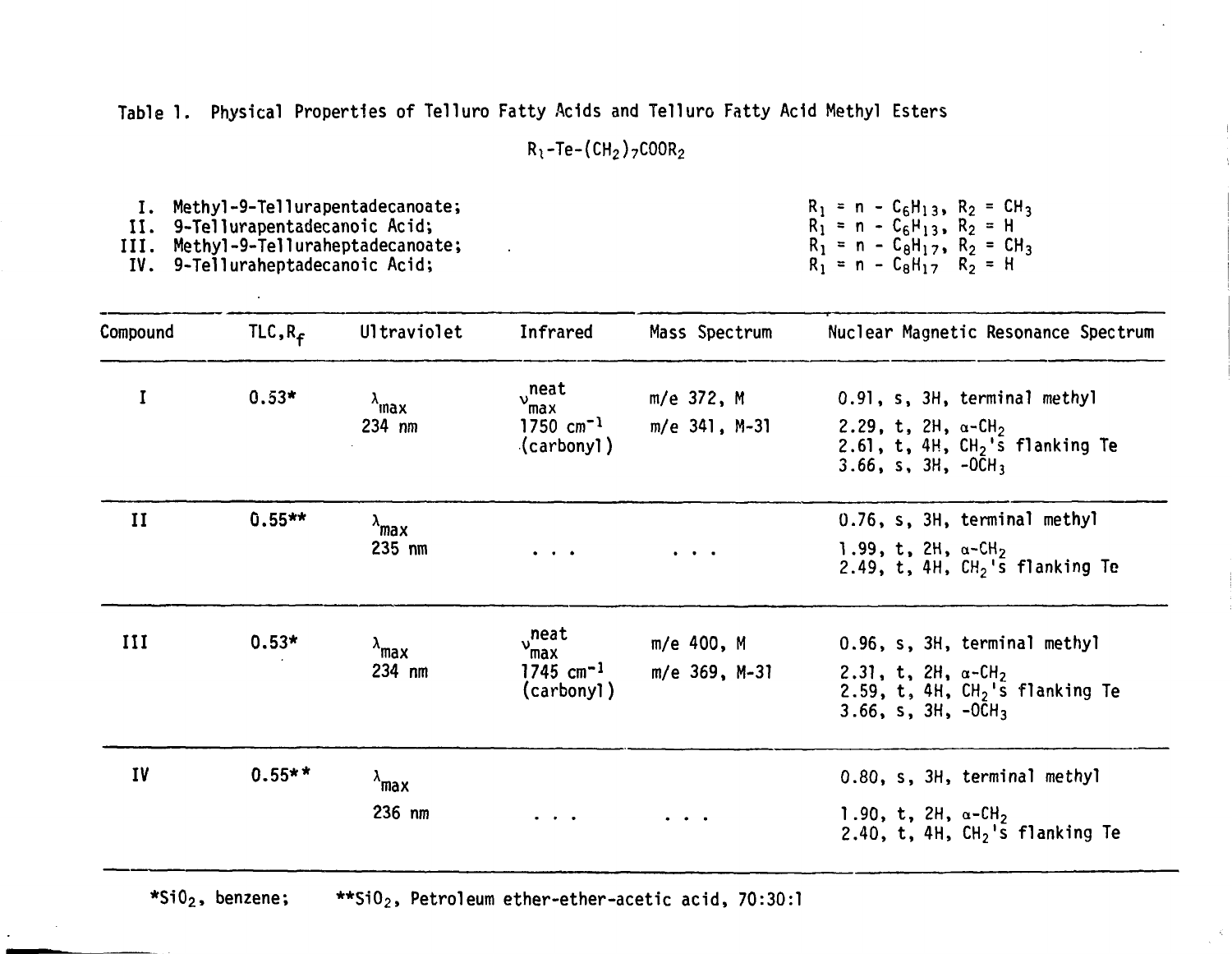## **FIGURE 1**

**Silicic acid column chromatographic profile obtained upon purification of 123fnTe-methy1-9-telluraheptadecanoate (III). The radioactive peak for the radiolabeled methyl ester cc-chromatographed with authetic unlabeled (III). The peak fractions were combined and aliquots hydrolyzed with base to give 123mTe-9-telluraheptadecanoic acid which was used for the biological experiments described in Figures 3 and 4.**

## **FIGURE 2\***

**The tissue distribution of radioactivity in female Fischer rats following intravenous administration of 123mTe-9-tellurapentadecanoic acid (II). The experimental points represent averaged data (% dose/gm tissue) from three animals. The animals were each injected via a tail vein with 5-10 uCi of radioactive (II) complexed in 1.0 ml of a 6% bovine serum albumin solution.**

#### **FIGURE 3**

**The tissue distribution of radioactivity in female Fischer rats following intravenous administration of 123mTe-9-telluraheptadecanoic acid (IV). The experimental points represent averaged data [% dose/gm tissue) from three animals. The animals were each injected via a tail vein with 5-10 pCi of radioactive (IV) complexed in 1.0 ml of a 6% bovine serum albumin solution.**

#### **FIGURE 4**

**Rectilinear scan of a female Fischer rat following the intravenous adminis**tration of 50 µCi of <sup>123m</sup>Te-9-telluraheptadecanoic acid (IV). The animal was **injected via a tail vein with radiolabeled (IV) complexed in 1.0 ml of a 6% bovine serum albumin solution.**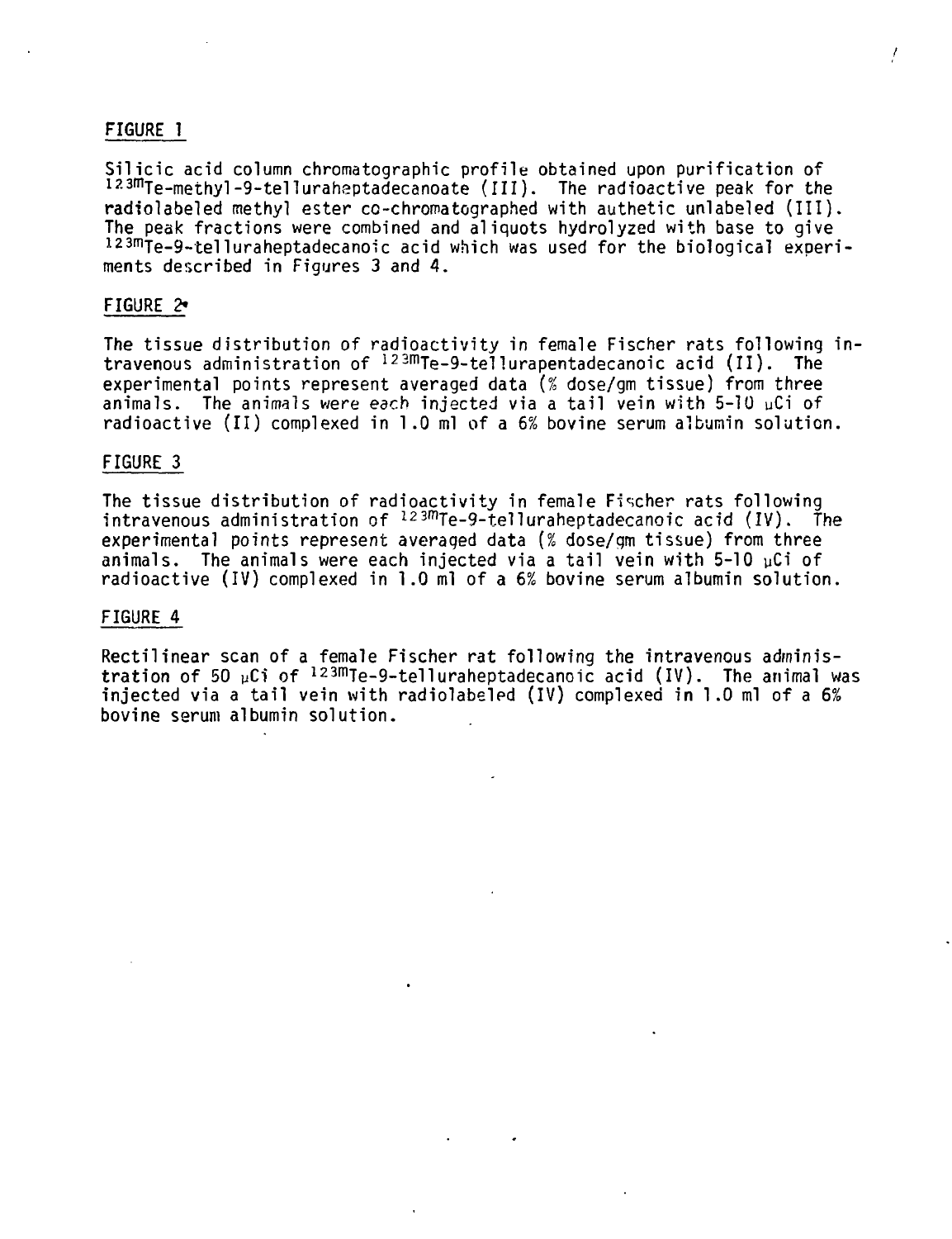

 $\cdot$ 

 $\Gamma$  .  $\frac{1}{i}$ 

 $\bullet$ 

 $\mathcal{L}^{\pm}$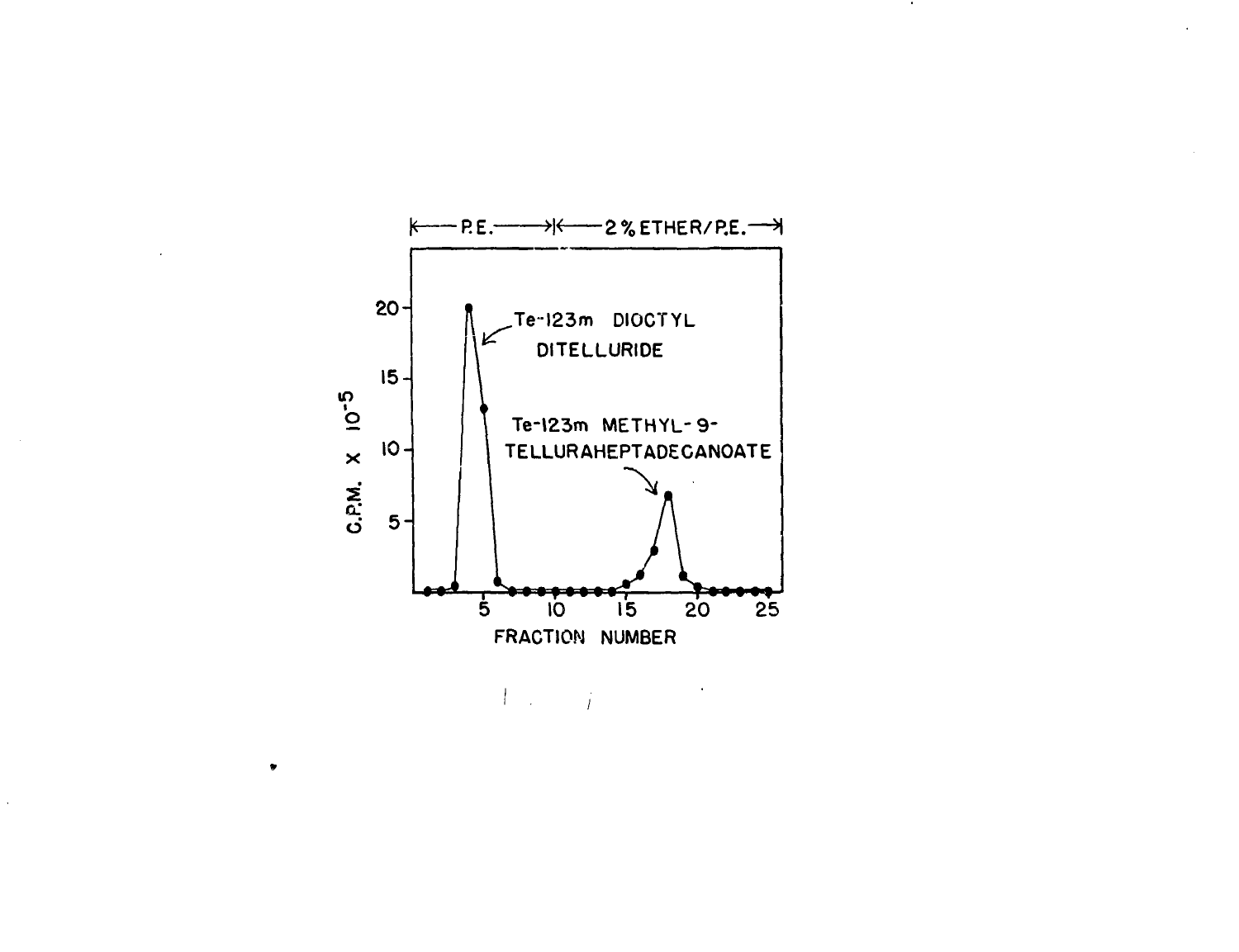هما المنابع



Time After Injection (Minutes)

 $\bullet$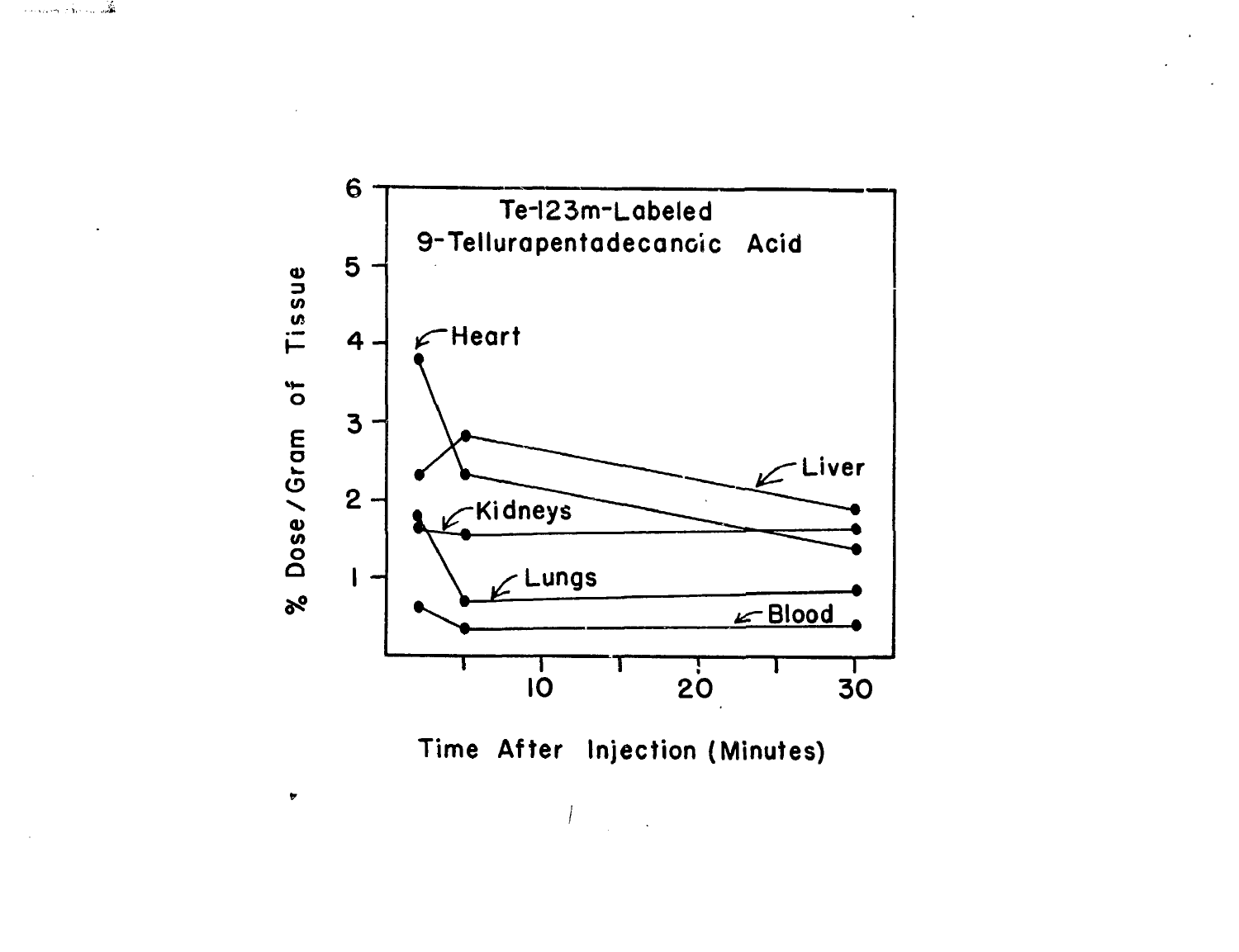



ţ